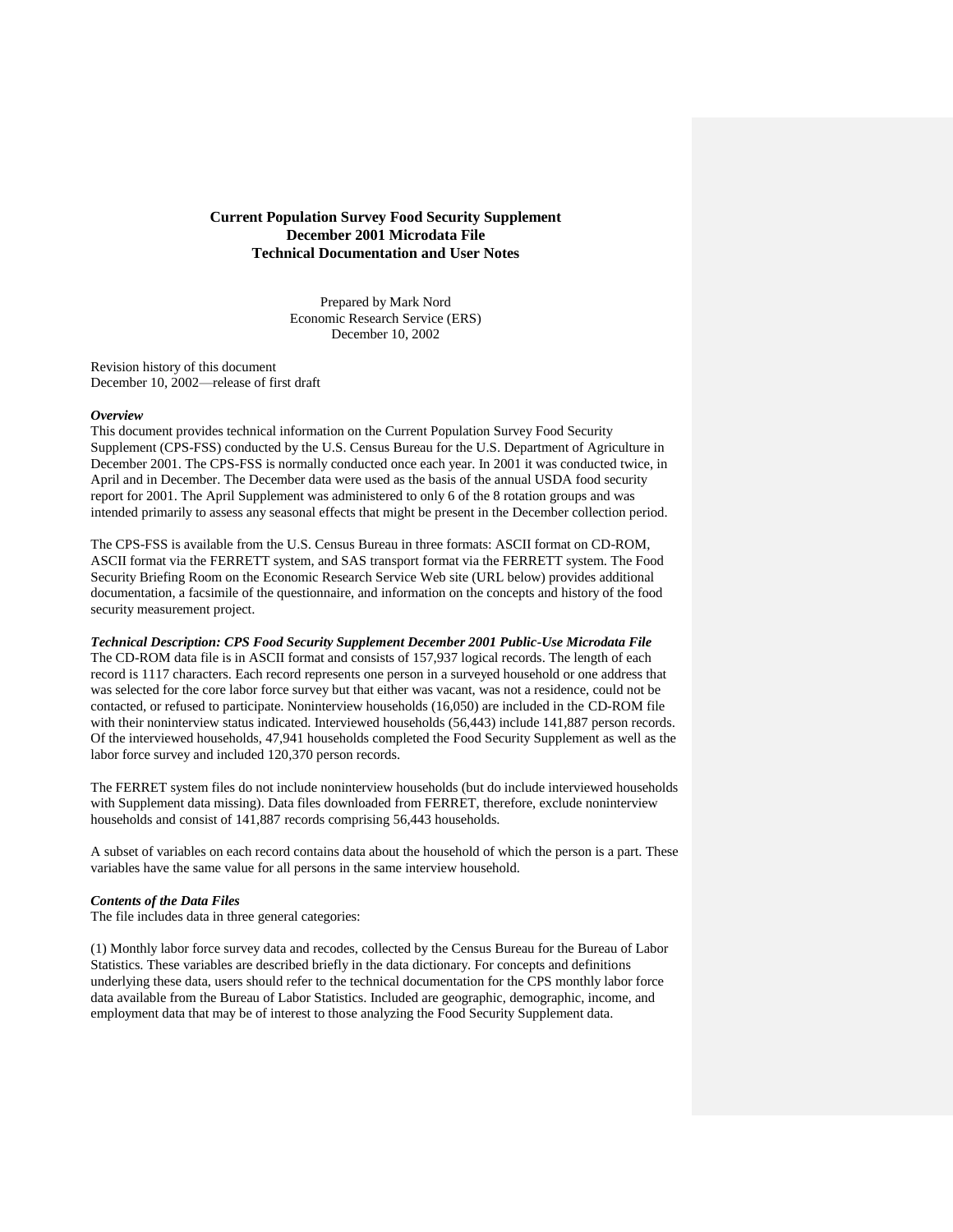(2) Food Security Supplement data, collected by the Census Bureau for the United States Department of Agriculture. These data consist of answers by household respondents to questions about household food expenditures, use of food assistance programs, and experiences and behaviors related to food security, food insecurity, and hunger. All of the Food Security Supplement data are household-level data except for the Supplement person weight.

(3) Food security and hunger scale and status indicators calculated from the Food Security Supplement data by the Economic Research Service of the U. S. Department of Agriculture. These indicate the screening status of the household, as well as continuous and categorical measures of food security status. They are all household-level variables.

### *Contents of the Food Security Supplement Questionnaire*

A facsimile of the Food Security Supplement questionnaire is is available on the ERS Web site (address at end of this document) and on the public-use data file CD-ROM available from the Census Bureau. Variable names in the data dictionary generally consist of the prefix HE (household variable, edited) followed by the question number from the questionnaire. The major sections are as follows:

- (1) Food Spending (HES1A-HES8).
- (2) Food Assistance Program Participation (HES9-HESP9).
- (3) Food Sufficiency and Food Security (HESS1-HESSHM5). This section includes the 18 food security and hunger questions that are used to calculate the Household Sood Security Scale.
- (4) Ways of Avoiding or Ameliorating Food Deprivation Coping Strategies (HESC1-HESC4).
- (5) Minimum Food Spending Needed (HES10-HES12)

#### *Changes from Previous Years' Food Security Supplements*

The December 2001 questionnaire and data file are identical to those for April 2001 (except for month references and the exclusion of rotaions 1 and 5 in April). The following differences/continuations from the September 2000 CPS-FSS apply to both April 2001 and December 2001 Food Security Supplements:

- Discontinued the split ballot test of variants of the first three questions in the food security scale (HESS2A, HESS3A, and HESS4A) conducted in 2000 for households in rotation 8.
- Continued the split ballot test of follow-ups to six questions in the hunger and severe hunger series (HESHF2A, HESHF3A, HESHF4A, HESSHF1A, HESSHF2A, HESSHF4A) initiated in 2000 for households in rotation 8. The test question asks, "In months when [behavior or experience occurred], how many days did this usually happen?" The corresponding 30-day followup questions for these households were skipped.
- Added to the data file 3 variables describing the household's food security during the 30 days prior to the survey (HRFS30M1, HRFS30M2, HRFS30M3). These variables are based on the 30-Day Household Food Security Scale described in *A 30-Day Food Security Scale for Current Population Survey Food Security Supplement Data* (E-FAN-02-015, Economic Research Service, USDA, August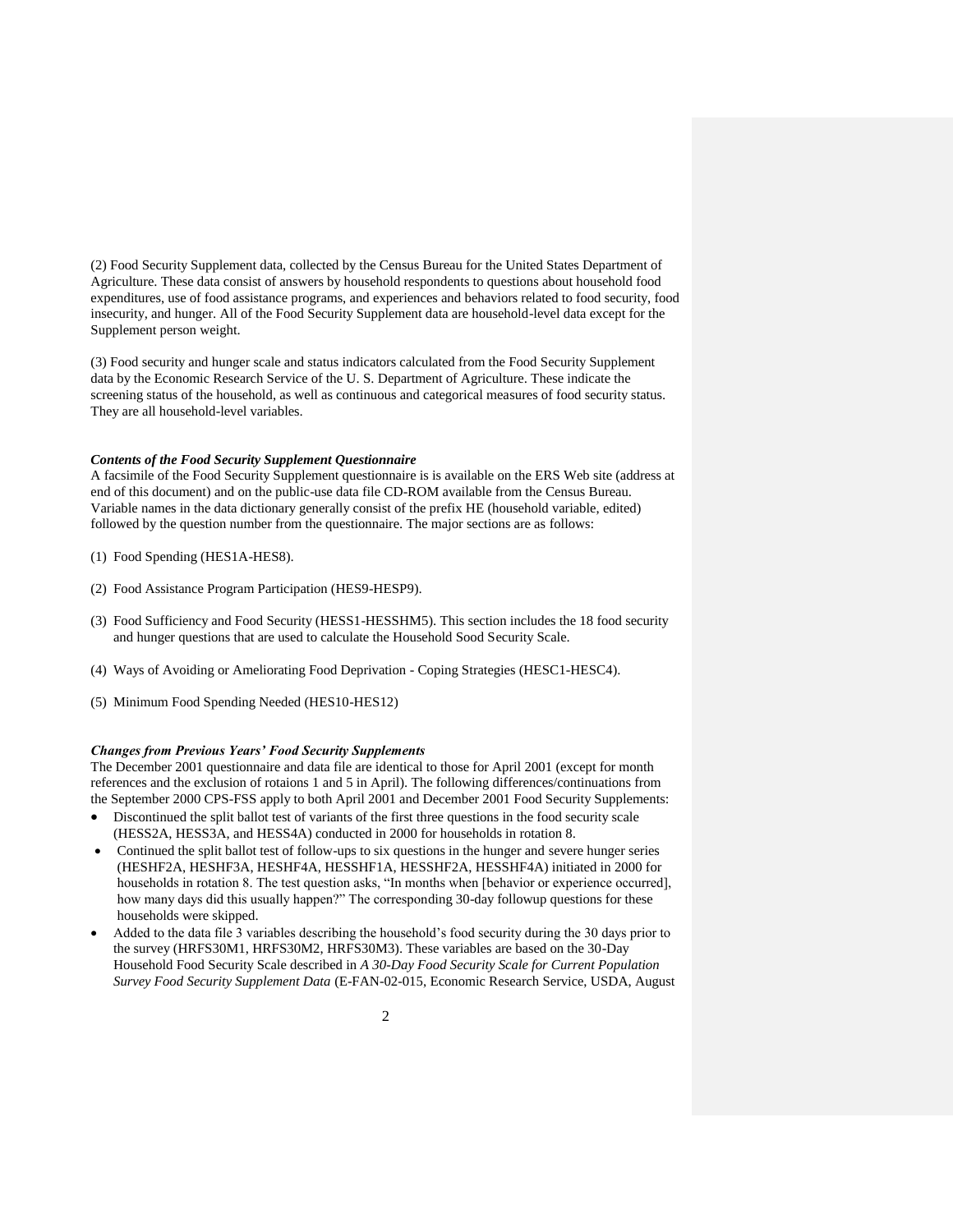2002). The scale is calculated from responses to questions that were already included in the Supplement and did not require any changes to the questionnaire.

### *Screening of the Food Security Supplement*

The Food Security Supplement includes several screens to reduce respondent burden and to avoid embarrassing respondents by asking them questions that are inappropriate given other information they have provided in the survey. The screener variables use information from the monthly labor force core data as well as from the Food Security Supplement. Households with incomes above 185 percent of the poverty threshold (HRPOOR=2, estimated from HUFAMINC and HRNUMHOU) that responded "no" to HES9 were not asked the questions on participation in food assistance programs. Households with income above 185 percent of poverty that registered no indication of food stress on HES9 or HESS1 were not asked the rest of the questions in the "Food Sufficiency and Food Security" section or those in the "Ways of Avoiding or Ameliorating Food Deprivation" section. There are also two "internal" screeners in the main food security section (the questions that are used to calculate the Household Food Security Scale). This series of questions is divided into three blocks. After each of the first two blocks, households that registered no indication of food stress in the preceding block are skipped over the rest of the "Food Sufficiency and Food Security" section.

The screening rules that determine whether a household was asked the questions in the food security scale varied somewhat during the first four years of fielding the Food Security Supplement. These different screening procedures biased estimated prevalences of food insecurity and hunger differently in each year. Adjustments must be made for these differences to compare prevalences of food security and hunger across years. This topic is discussed further below under the heading "Food Security Scales and Screener Variables."

Screeners also were applied based on whether the household included any children, so that households without children were not asked questions that refer specifically to children. For this purpose, persons 17 or younger are classified as children except those who are household reference persons or spouses of household reference persons (PERRP=1, 2, or 3).

#### *Food Security Scales and Screener Variables*

The main purpose of the Food Security Supplement is to provide information about food security, food insecurity, and hunger in the nation's households. Several variables are provided in the data file that identify the food security status of each household during the 12 months or 30 days prior to the survey. All of these variables are based on responses to a set or subset of 18 questions in the Supplement that are indicators of food insecurity and hunger or to follow-up questions that ask about occurrence of these conditions during the 30 days prior to the survey. The variables are as follows:

- *Household Food Security Scale, 12-Month Reference Period*
	- HRFS12M1 is a categorical variable based on the scale score (HRFS12M4) that classifies households in three categories: food secure, food insecure without hunger, and food insecure with hunger.
	- HRFS12M2 is the same as HRFS12M1 except that the food-insecure-with-hunger category is subdivided to level 1 and level 2 hunger. The level 2 hunger category corresponds operationally with the "Severe Hunger" category described in *Household Food Security in the United States in*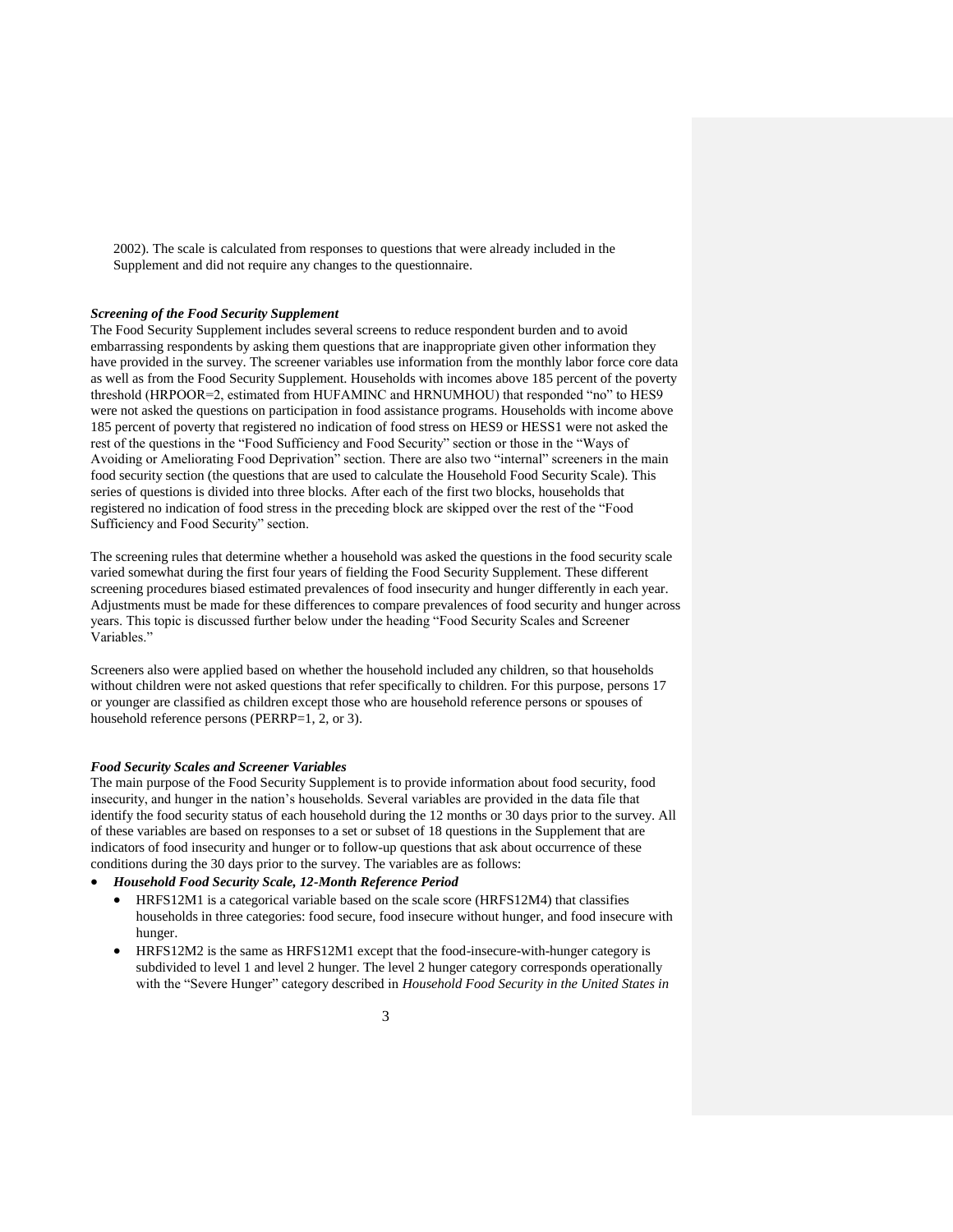*1995: Summary Report of the Food Security Measurement Project* and with the "Food Insecure with Hunger (Severe)" category described in *Guide to Measuring Household Food Security – 2000*, both published by the Food and Nutrition Service.

- HRFS12M3 is the raw score—a count of the number of questions in the 12-month Household Food Security Scale affirmed by the household respondent
- HRFS12M4 is the scale score, a continuous score based on fitting the data to a single-parameter Rasch model using item calibrations calculated from the 1998 data. Computed values range from about 1 to 14. Scale scores for households that affirmed no items cannot be calculated within the Rasch model. These households are food secure, but the degree of their food security is not known and may vary widely from household to household. They are assigned scale scores of -6 to remind users that they require special handling in analyses that assume linearity of the scale scores.
- *Children's Food Security Scale, 12-Month Reference Period.* A second set of food security status variables indicating the level of food stress among children in the household is calculated from responses to the 8 questions in the scale that ask specifically about conditions among the chilren.
	- HRFS12M5 (2-category children's hunger status indicator).
	- HRFS12M6 (raw score)
	- HRFS12M7 (Rasch-based scale score)
- *Household Food Security Scale, 30-Day Reference Period.* The 30-Day Household Food Security Scale is similar to the corresponding 12-month scale except that it reflects conditions during the 30 days prior to the survey rather than those occurring at any time during the year. However, the 30-day scale does not measure food insecurity in the lower ranges of severity measured by the 12-month scale. Thus, a substantial proportion of households that were food insecure without hunger during the 30 days prior to the survey are not identified as food insecure by the 30-day scale. The 30-day food security variables are coded missing (-1) for households in rotation 8. The 30-day follow-up questions were not administered to those households because of a split-ballot test of experimental follow-up questions. (See section below for information on appropriate weights for these variables.)
	- HRFS30M1 (3-category 30-day food security status indicator)
	- HRFS30M2 (raw score)
	- HRFS30M3 (Rasch-based scale score)
- *Household Food Security Scale, 12-Month Reference Period, Adjusted for Comparability across All Years.* The food security variables described above are based on responses to the food security indicator questions as they were administered in the December 2001 survey. They are directly comparable to the corresponding variables in CPS-FSS conducted in August 1998 and later. A second set of food security scale and status variables for the 12-Month Household Food Security Scale are provided to facilitate comparisons to years prior to 1998. These "common screen" variables are adjusted for interyear differences in survey screening procedures and are comparable to corresponding variables in all earlier years' CPS-FSS data files. Prevalence estimates based on these common-screen variables are comparable across all survey years.
	- HRFS12C1 (3-category food security status indicator)
	- HRFS12C2 (4-category food security status indicator)
	- HRFS12C3 (raw score)
	- HRFS12C4 (Rasch-based scale score)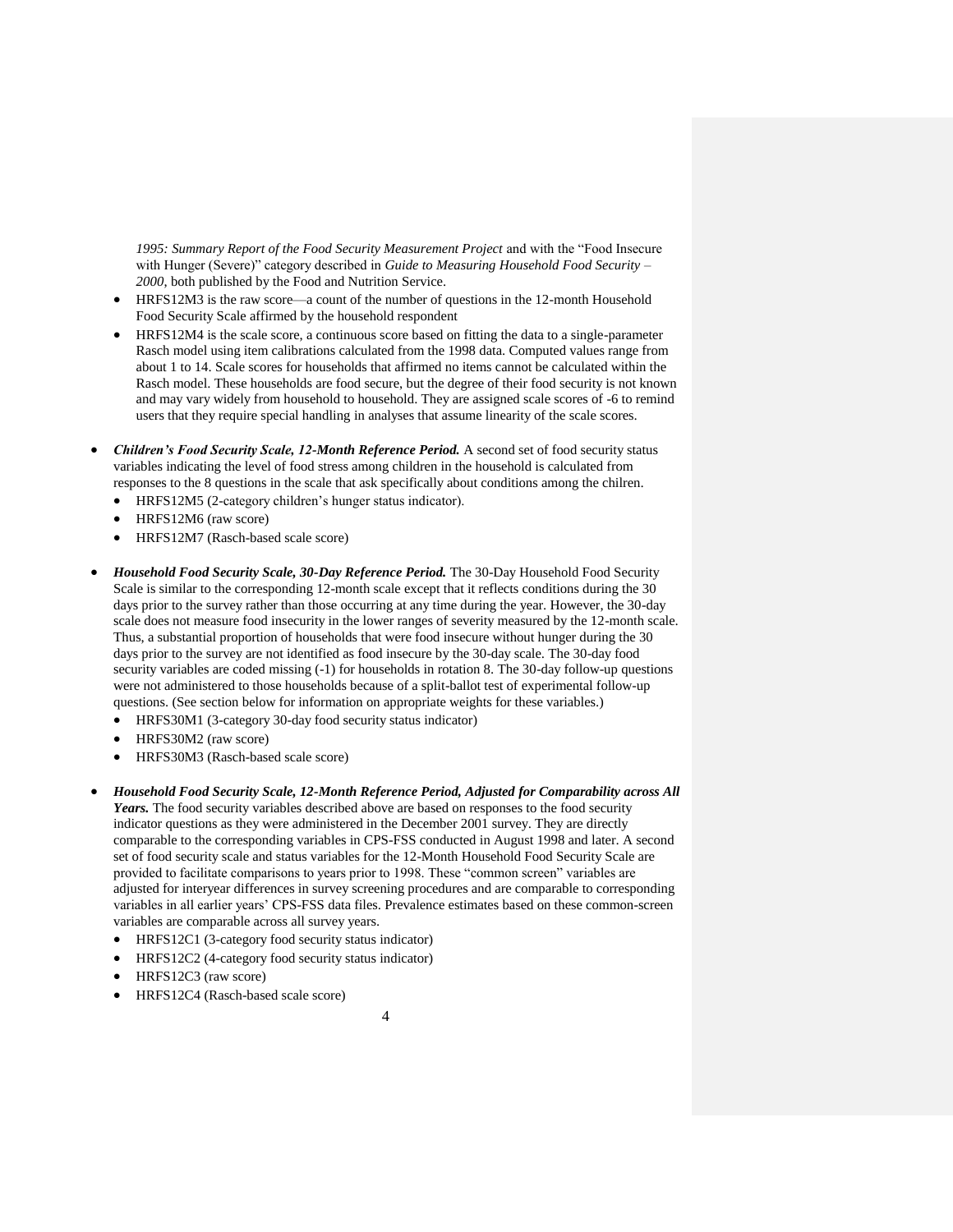Common-screen adjusted variables are not provided for the children's food security variables or for the 30 day household food security variables. Adjustment of the Children's Food Security Scale variables for screening differences is not necessary. The effects of the different screening procedures on the measured prevalence of hunger among children are negligible and the effects on the measured prevalence of food insecurity at lower levels of severity among children are small. Effects of screening differences across years on 30-day prevalence rates have not been studied, but are expected to be small or negligible at the hunger threshold and modest at the lowest measured level of food insecurity. Users can adjust either of these variables for screening differences using the screen variables described below.

Two screener status variables are provided. HRFS12MS refers to screening status under the screen that was applied when the survey was administered (the "maximum-sample screen.") The variable indicates whether the household was screened out at the initial screen (before the first of the 18 scale questions), or was screened out after the first or second blocks of questions, or was not screened out and was asked all questions. Households that were screened out at the initial screen without giving a valid response to either screening question, or who were screened out after the first or second block without having given a valid response to any of the questions in the scale are coded as "Missing" (-5) on HRFS12MS. The corresponding food security scale and status variables for these households (HRFS12M1 through HRFS12M7 and HRFS30M1 through M3) are coded as "No Response" (-9).

HRFS12CS refers to screening status under the 1995-2001 common screen. Categories are the same as for the maximum-sample screen variable, and housholds that would have been screened out with no valid responses to any of the indicator questions under the common screen are coded as "Missing" (-5). Common-screen food security scale and status variables (HRFS12C1 through HRFS12C4) for these households are coded as "No Response" (-9).

### *Constructing Household Characteristics from Person Records*

To compute some household characteristics such as household size, presence of children, or presence of elderly members, it is necessary to identify the records of all persons in the same household. Households are uniquely and completely identified by State of residence (GESTCEN), household identifier (HRHHID), and household serial suffix (HSERSUF). Sort records within households by PERRP if the household reference person record must be the first record in the household. To match to other months' CPS files, add the HRMIS variable to the household identification, adjusting one of the files for the difference in survey month. For matching to the March Annual Demographic Supplement, HRSERSUF may need to be recoded.

# *Weights: Estimating Population Distributions of Person and Household Characteristics*

The CPS is a complex probability sample, and interviewed households as well as persons in those households are assigned weights so that the full interviewed sample represents the total national noninstitutionalized population. Initial weights are assigned based on probability of selection into the sample, and weights are then adjusted iteratively to match population controls for selected demographic characteristics at State and national levels. There are two sets of household and person weights in this data file: (1) labor force survey weights, (2) Food Security Supplement weights.